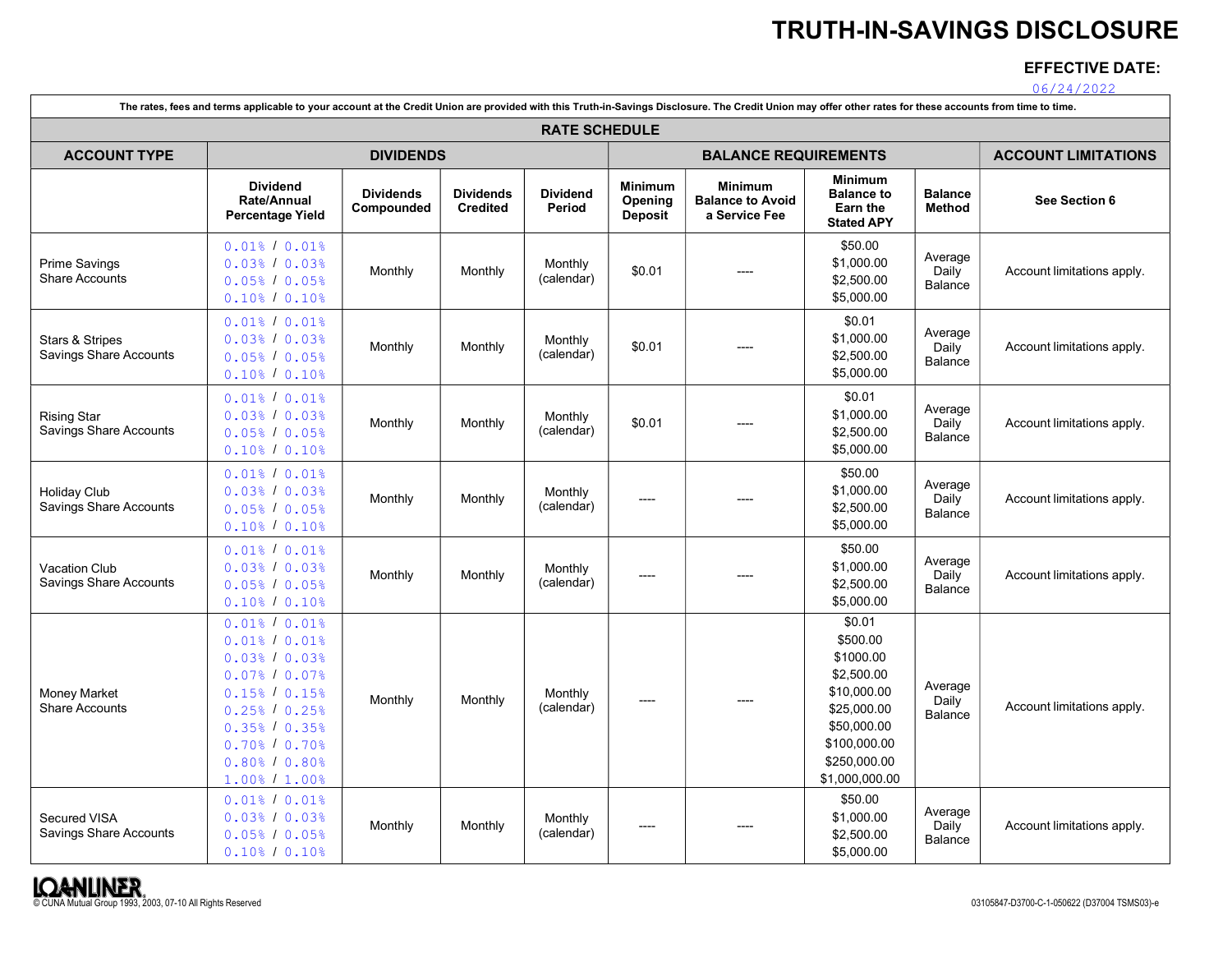| <b>IRA Savings</b><br><b>Share Accounts</b> | $0.01$ <sup>8</sup> / $0.01$ <sup>8</sup><br>0.03% / 0.03%<br>0.05% / 0.05%<br>$0.10\%$ / $0.10\%$                                                 | Monthly | Monthly | Monthly<br>(calendar) | ----  |            | \$50.00<br>\$1,000.00<br>\$2,500.00<br>\$5,000.00                                 | Average<br>Daily<br>Balance        | Account limitations apply. |
|---------------------------------------------|----------------------------------------------------------------------------------------------------------------------------------------------------|---------|---------|-----------------------|-------|------------|-----------------------------------------------------------------------------------|------------------------------------|----------------------------|
| <b>HSA Savings Accounts</b>                 | $0.70$ <sup>8</sup> $10.70$ <sup>8</sup><br>$0.70\%$ / 0.70%<br>$0.70\%$ / $0.70\%$<br>$0.70\%$ / 0.70%<br>$0.70\%$ / 0.70%<br>$0.70\%$ / $0.70\%$ | Monthly | Monthly | Monthly<br>(calendar) | ----  |            | \$25.00<br>\$2,500.00<br>\$5,000.00<br>\$10,000.00<br>\$50,000.00<br>\$100,000.00 | Average<br>Daily<br>Balance        | Account limitations apply. |
| Performance<br><b>Checking Accounts</b>     | $0.01$ <sup>8</sup> / $0.01$ <sup>8</sup>                                                                                                          | Monthly | Monthly | Monthly<br>(calendar) | ----  | \$1,000.00 | \$2,500.00                                                                        | Average<br>Daily<br>Balance        | Account limitations apply. |
| Prestigious<br><b>Checking Accounts</b>     | 0.03% / 0.03%<br>$0.10\%$ / $0.10\%$<br>0.15% / 0.15%                                                                                              | Monthly | Monthly | Monthly<br>(calendar) | ----  | \$5,000.00 | \$5,000.00<br>\$10,000.00<br>\$25,000.00                                          | Average<br>Daily<br>Balance        | Account limitations apply. |
| <b>HSA Checking Accounts</b>                | $0.70$ % $10.70$ %<br>$0.70\%$ / $0.70\%$<br>$0.70\%$ / 0.70%<br>$0.70\%$ / 0.70%<br>$0.70\%$ / 0.70%<br>$0.70\%$ / $0.70\%$                       | Monthly | Monthly | Monthly<br>(calendar) | $---$ | $---$      | \$25.00<br>\$2,500.00<br>\$5,000.00<br>\$10,000.00<br>\$50,000.00<br>\$100,000.00 | Average<br>Daily<br>Balance        | Account limitations apply. |
| Privileged<br><b>Checking Accounts</b>      | $0.10\%$ / $0.10\%$                                                                                                                                | Monthly | Monthly | Monthly<br>(calendar) | ----  | $---$      | \$500.00                                                                          | Average<br>Daily<br><b>Balance</b> | Account limitations apply. |
| Freedom<br><b>Checking Accounts</b>         | ----                                                                                                                                               | $---$   | $---$   | $---$                 | ----  | $---$      | $---$                                                                             | $---$                              | Account limitations apply. |
| IQ Checking Accounts                        | ----                                                                                                                                               | $---$   | $---$   | $---$                 | ----  | $---$      | $---$                                                                             | $---$                              | Account limitations apply. |
| Fresh Start Checking                        | ----                                                                                                                                               | ----    | $---$   | ----                  | ----  | $---$      | $---$                                                                             | ----                               | Account limitations apply. |
| <b>Fresh Start Basic</b>                    | ----                                                                                                                                               | ----    | $---$   | ----                  | ----  | ----       | $---$                                                                             | ----                               | Account limitations apply. |
| <b>ACCOUNT DISCLOSURES</b>                  |                                                                                                                                                    |         |         |                       |       |            |                                                                                   |                                    |                            |

### Except as specifically described, the following disclosures apply to all of the accounts. All accounts described in this Truth-in-Savings Disclosure are share accounts.

1. RATE INFORMATION. The Annual Percentage Yield is a percentage rate that reflects the total amount of dividends to be paid on an account based on the dividend rate and frequency of compounding for an annual period. For Prime Savings Share, Stars & Stripes Savings Share, Rising Star Savings Share, Holiday Club Savings Share, Vacation Club Savings Share, Money Market Share, Secured VISA Savings Share, IRA Savings Share, HSA Savings, Performance Checking, Prestigious Checking, HSA Checking and Privileged Checking accounts, the Dividend Rate and Annual Percentage Yield may change at any time as determined by the Credit Union's Board of Directors. The Dividend Rates and Annual

Percentage Yields are the prospective rates and yields that the Credit Union anticipates paying for the applicable dividend period. The Prime Savings Share, Holiday Club Savings Share, Vacation Club Savings Share, Secured VISA Savings Share and IRA Savings Share accounts are Tiered Rate accounts. If your Average Daily Balance is from \$50.00 to \$999.99, the first Dividend Rate and Annual Percentage Yield listed for this account in the Rate Schedule will apply. If your Average Daily Balance is from \$1,000.00 to \$2,499.99, the second Dividend Rate and Annual Percentage Yield listed for this account will apply. If your Average Daily Balance is \$2,500.00 to \$4,999.99 the third Dividend Rate and Percentage Yield listed for this account in the Rate Schedule will apply. If your average daily balance is \$5,000.00 or greater, the fourth dividend rate and annual percentage yield listed for this account will apply. Once a particular range is met, the Dividend

Rate and Annual Percentage Yield for that balance range will apply to the full balance of your account. The Stars & Stripes Savings Share and Rising Star Savings Share accounts are Tiered Rate accounts. If your Average Daily Balance is from \$0.01 to \$999.99, the first Dividend Rate and Annual Percentage Yield listed for this account in the Rate Schedule will apply. If your Average Daily Balance is from\$1,000.00 to \$2,499.99, the second Dividend Rate and Annual Percentage Yield listed for this account will apply. If your Average Daily Balance is \$2,500.00 to \$4,999.99 the third Dividend Rate and Annual Percentage Yield listed for this account will apply. If your Average Daily Balance is \$5,000.00 or greater, the fourth Dividend Rate and Annual Percentage Yield listed for this account will apply. Once a particular range is met, the Dividend Rate and Annual Percentage Yield for that balance range will apply to the full balance of your account.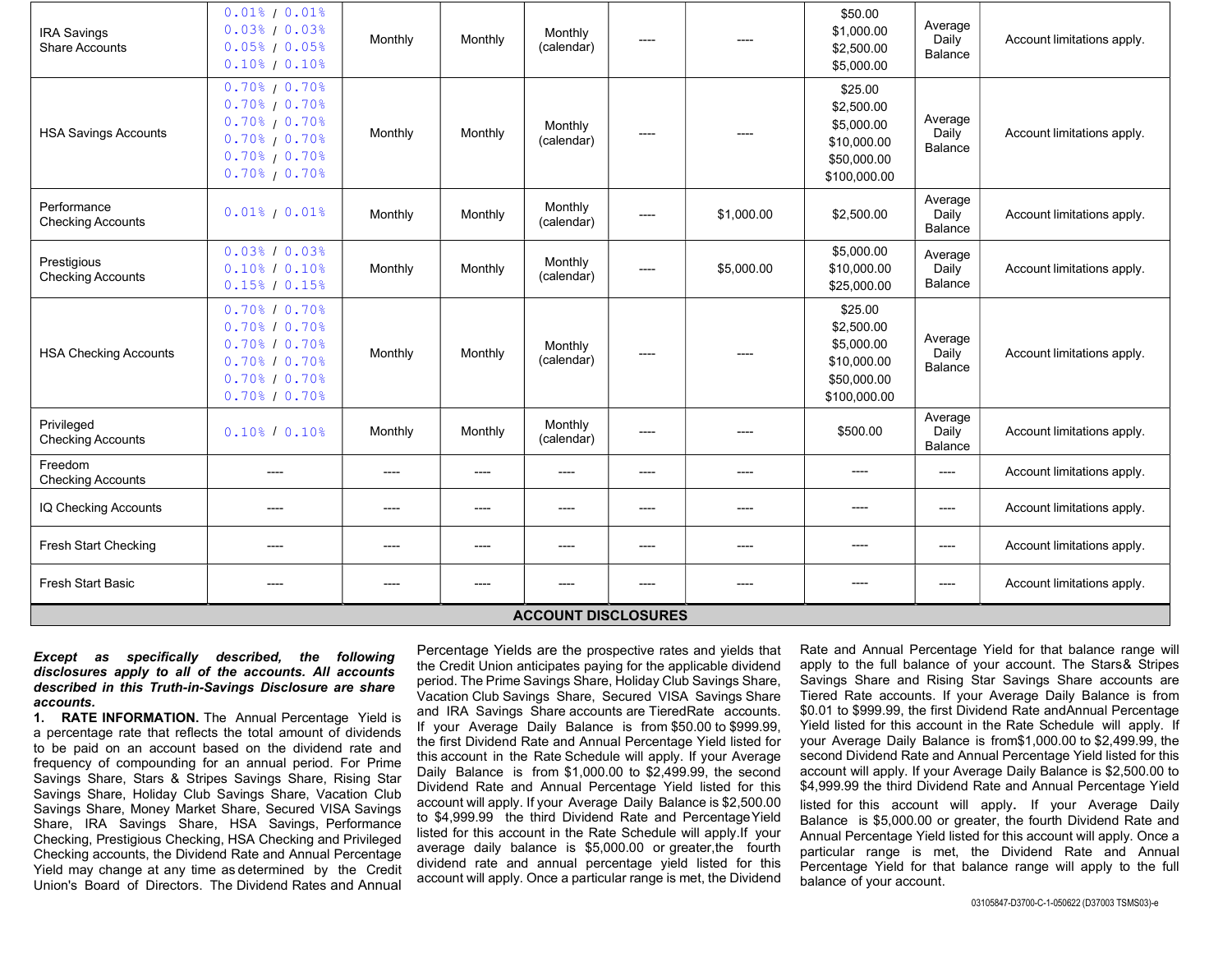The Money Market Share account is a Tiered Rate account. If your Average Daily Balance is from \$0.01 to \$499.99, the first Dividend Rate and Annual Percentage Yield listed for this account in the Rate Schedule will apply. If your Average Daily Balance is from \$500.00 to \$999.99, the second Dividend Rate and Annual Percentage Yield listed for this account will apply. If your Average Daily Balance is from \$1000.00 to \$2,499.99, the third Dividend Rate and Annual Percentage Yield listed for this account will apply. If your Average Daily Balance is from \$2,500.00 to \$9,999.99, the fourth Dividend Rate and Annual Percentage Yield listed for this account will apply. If your Average Daily Balance is \$10,000.00 to \$24,999.99, the fifth Dividend Rate and Annual Percentage Yield listed for this account will apply. If your Average Daily Balance is \$25,000.00 to \$49,999.99, the sixth Dividend Rate and Annual Percentage Yield listed for this account will apply. If your Average Daily Balance is \$50,000.00 to \$99,999.99, the seventh Dividend Rate and Annual Percentage Yield listed for this account will apply. If your Average Daily Balance is \$100,000.00 to \$249,999.99, the eighth Dividend Rate and Annual Percentage Yield listed for this account will apply. If your Average Daily Balance is \$250,000.00 to \$999,999.99, the ninth Dividend Rate and Annual Percentage Yield listed for this account will apply. If your Average Daily Balance is \$1,000,000.00 or greater, the tenth Dividend Rate and Annual Percentage Yield listed for this account will apply. Once a particular range is met, the Dividend Rate and Annual Percentage Yield for that balance range will apply to the full balance of your account. The Prestigious Checking accountis a Tiered Rate account. If your Average Daily Balance is from \$5,000.00 to \$9,999.99, the first Dividend Rate and Annual Percentage Yield listed for this account in the Rate Schedule will apply. If your Average Daily Balance is from \$10,000.00 to \$24,999.99, the second Dividend Rate and Annual Percentage Yield listed for this account will apply. If your Average Daily Balance is \$25,000.00 or greater, thethird Dividend Rate and Annual Percentage Yield listed for this account will apply. Once a particular range is met, the Dividend Rate and Annual Percentage Yield for that balance range will apply to the full balance of your account. The HSA Savings and HSA Checking accounts are Tiered Rate accounts. If your Average Daily Balance is from \$25.00 to \$2,499.99, the first Dividend Rate and Annual Percentage Yield listed for this account in the Rate Schedule will apply. If your Average Daily Balance is from \$2,500.00 to \$4,999.99, the second Dividend Rate and Annual Percentage Yield listed for this account will apply. If your Average Daily Balance is from \$5,000.00 to \$9,999.99, the third Dividend Rate and Annual Percentage Yield listed for this account will apply. If your Average Daily Balance is from \$10,000.00 to \$49,999.99, the fourth Dividend Rate and Annual Percentage Yield listed for this account will apply. If your Average Daily Balance is from \$50,000.00 to \$99,999.99, the fifth Dividend Rate and Annual Percentage Yield listed for this account will apply. If your Average Daily Balance is \$100,000.00 or greater, the sixth Dividend Rate and Annual

 Percentage Yield listed for this account will apply. Once a particular range is met, the Dividend Rate and Annual Percentage Yield for that balance range will apply to the full balance of your account.

2. NATURE OF DIVIDENDS. Dividends are paid from current income and available earnings after required transfers to reserves at the end of the dividend period.

3. DIVIDEND COMPOUNDING AND CREDITING. The compounding and crediting frequency of dividends and dividend period applicable to each account are stated in the Rate Schedule. The Dividend Period is the period of time at the end of which an account earns dividend credit. The Dividend Period begins on the first calendar day of the period and ends on the last calendar day of the period.

4. **ACCRUAL OF DIVIDENDS.** For all earning accounts, dividends will begin to accrue on noncash deposits (e.g. checks) on the business day you make the deposit to your account. If you close your account before accrued dividends are credited, you will not receive the accrued dividends. However, for Holiday Club accounts, any accrued dividends will be paid if you close your account within seven (7) days of the date you open it.

5. BALANCE INFORMATION. To open any account you must deposit or already have on deposit at least the par value of one full share in a Prime Savings Share account. Some accounts may have additional minimum opening deposit requirements. The minimum balance requirements applicable to each account are stated in the Rate Schedule. For Stars and Stripes Savings Share and Rising Star Savings Share accounts, you must be under 18 years of age to open this account. For IQ Checking accounts, you must be between the ages of 18 and 25 to open this account. At the age of 26 the IQ Checking account will automatically transfer to a Freedom Checking account and the Brass magazine subscription will end. For Privileged Checking accounts, you must be age 50 or more to qualify for this account. For Performance Checking and Prestigious Checking accounts, there is a minimum Average Daily Balance required to avoid a service fee for the dividend period. If the minimum average daily balance is not met during the dividend period, there will be a service fee as stated in the Rate Schedule. For Prime Savings Share, Star & Stripes Savings Share, Rising Star Savings Share, Holiday Club Savings Share, Vacation Club Savings Share, Money Market Share, Secured VISA Savings Share, IRA Savings Share, HSA Savings, Performance Checking, Prestigious Checking, HSA Checking and Privileged Checking accounts, there is a minimum Average Daily Balance required to earn the Annual Percentage Yield disclosed for the dividend period. If the minimum average daily balance is not met, you will not earn the Annual Percentage Yield stated in the Rate Schedule. For accounts using the Average Daily Balance method as stated on the Rate Schedule, dividends are calculated by applying a periodic rate to the Average Daily Balance in the account for the dividend period. The Average Daily Balance

is calculated by adding the balance in the account for each day of the period and dividing that figure by the number of days in the period.

**6. ACCOUNT LIMITATIONS.** For Secured VISA Savings Share accounts, you may not make any transfers or withdrawals from your account at any time. For Holiday Club Savings Share accounts, the entire balance will be transferred to your designated share savings account, unless you have instructed us otherwise, on or after November 1st and the account will remain open. For Prestigious Checking account, direct deposit is required.\*\* Failure to set up direct deposit after the 60 days of allotted time, the Prestigious Checking account will automatically change to a Performance Checking account and a reduction in dividend rate to the Performance Checking dividend rate will occur. For all accounts, if the Credit Union's data processing computer is down (off-line), the Credit Union reserves the right to limit the maximum daily withdrawal amount to \$100.00 per member.

For Fresh Start Checking accounts, restrictions on your debit card will apply and check writing will be allowed. Member Privilege, Bill Payment, and Mobile Deposit capabilities not available for this account.

For Fresh Start Basic accounts, restrictions on your debit card will apply and no check writing allowed on this account. Member Privilege, Bill Payment, and Mobile Deposit capabilities not available for this account.

7. FEES FOR OVERDRAWING ACCOUNTS. Fees for overdrawing your account may be imposed on each check, draft, item, ATM transaction and one-time debit card transaction\* (if member has consented to overdraft protection plan for ATM and one-time debit card transactions), preauthorized automatic debit, telephone initiated withdrawal or any other electronic withdrawal or transfer transaction that is drawn on an insufficient available account balance. The entire balance in your account may not be available for withdrawal, transfer or paying a check, draft or item. You may consult the Membership and Account Agreement and Funds Availability Policy Disclosure for information regarding the availability of funds in your account. Fees for overdrawing your account may be imposed for each overdraft, regardless of whether we pay or return the draft, item or transaction. If we have approved an overdraft protection limit for your account, such fees may reduce your approved limit. Please refer to the Schedule of Fees and Charges for current fee information.

\*For ATM and one-time debit card transactions, you must consent to the Credit Union's overdraft protection plan in order for the transaction amount to be covered under the plan. Without your consent, the Credit Union may not authorize and pay an overdraft resulting from these types of transactions. Services and fees for overdrafts are shown in the document the Credit Union uses to capture the member's opt-in choice for overdraft protection and the Schedule of Fees and Charges.

 \*The Credit Union's overdraft protection plan for one-time debit transactions is not applicable to business accounts.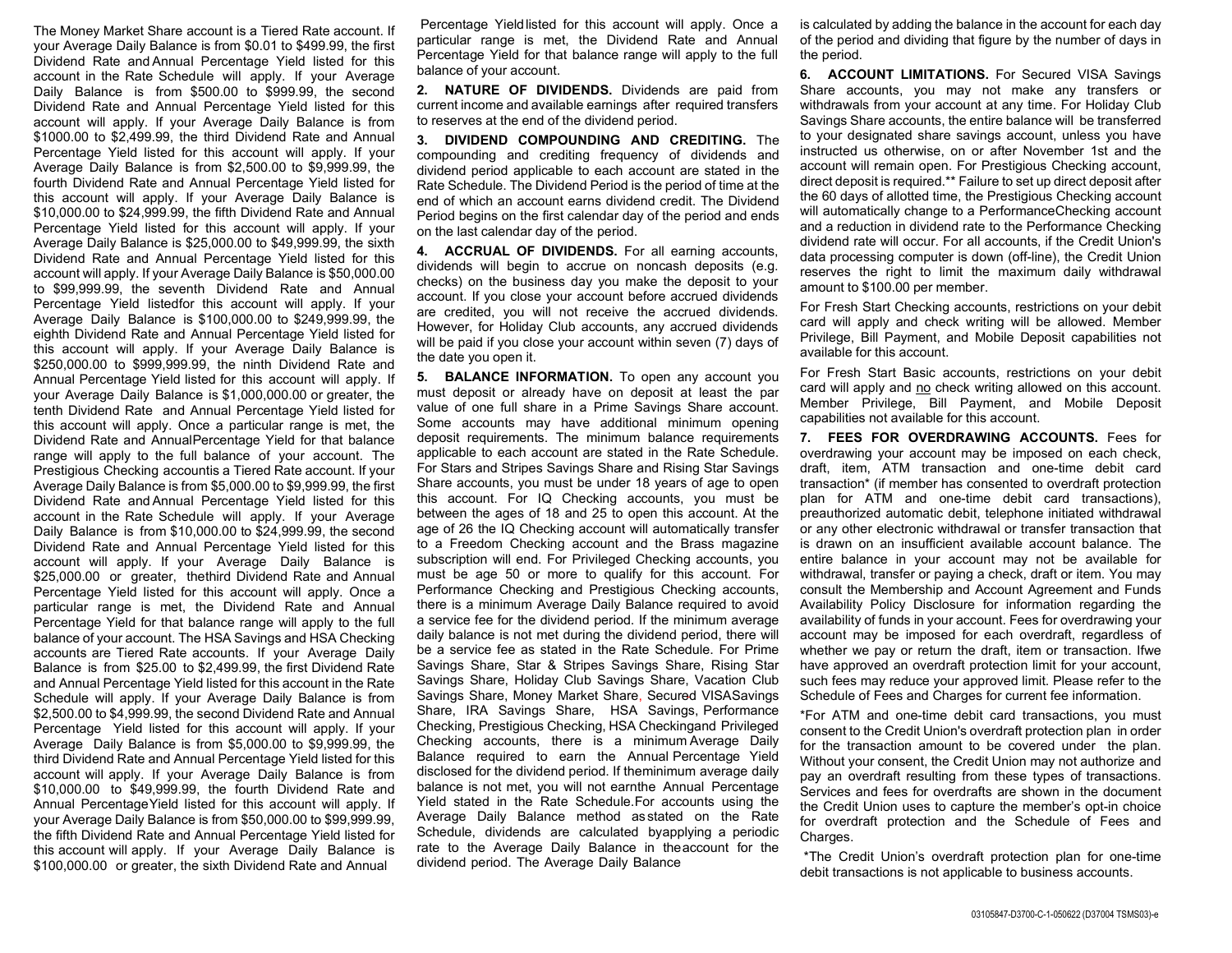\*\* An exception will be made only if you are a non-working member or your employer does not provide direct deposit capabilities.

8. MEMBERSHIP. As a condition of membership, you must purchase and maintain the minimum required share(s) as set forth below in your Prime Savings Share account.

Par Value of One Share \$0.01

Number of Shares Required 1

9. RATES — The rates provided in or with the Rate Schedule are accurate as of the last dividend declaration date indicated on this Truth-in-Savings Disclosure. If you have any questions or require current rate information on your accounts, please call the Credit Union.

10. FEES — See separate schedule of fees and charges for a listing of fees and charges applicable to your account(s).